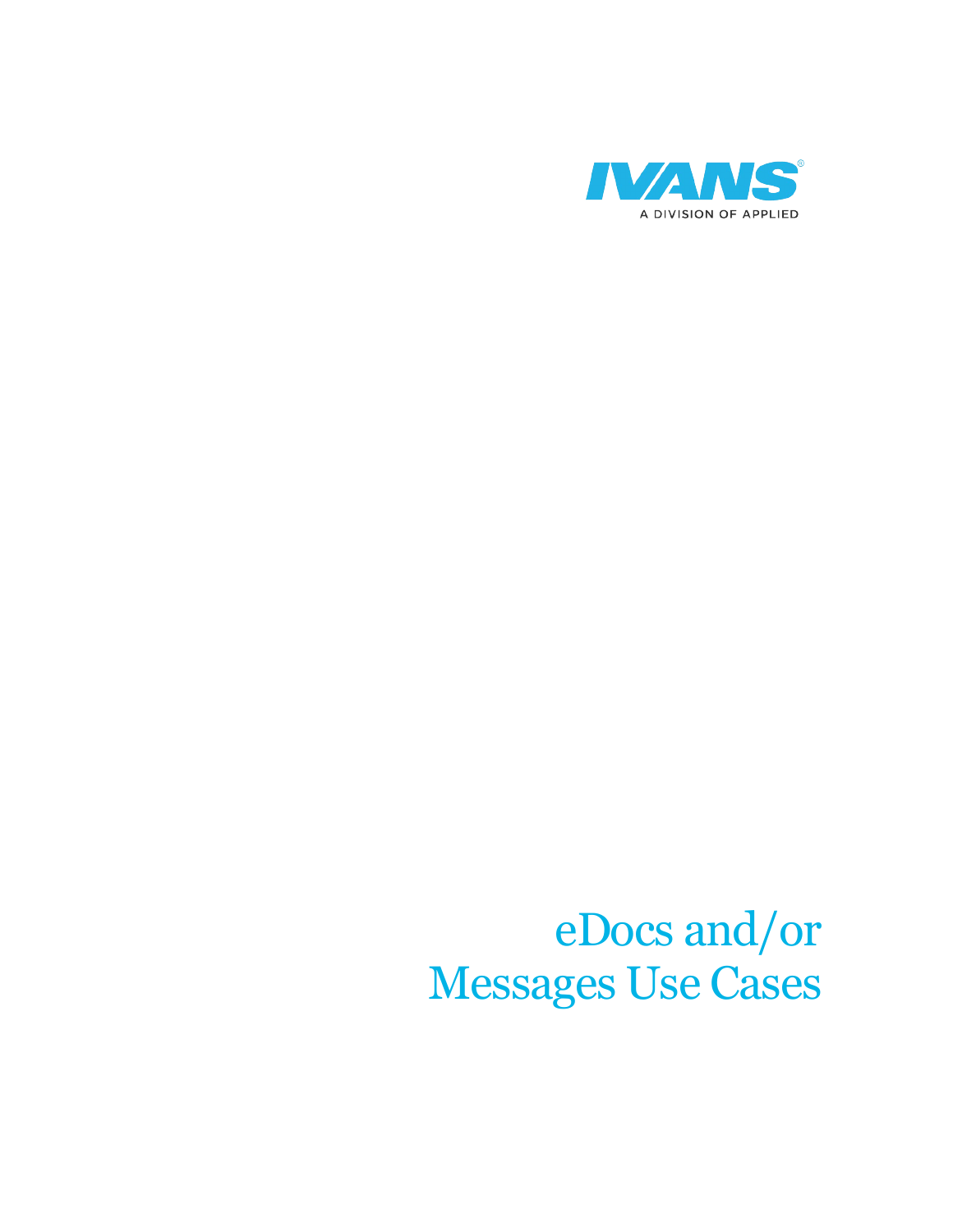### Table of Contents

| <b>Overview</b>                                         | 3  |
|---------------------------------------------------------|----|
| <b>Traditional "Download"</b>                           | 3  |
| eDocs download -                                        | 3  |
| Message download                                        | 3  |
| <b>EDocs and/or Messages Implementation Information</b> | 5  |
| <b>Tips for getting started</b>                         | 7  |
| <b>Attachment Description</b>                           | 8  |
| <b>Policy Document Download</b>                         | 10 |
| Summary                                                 | 10 |
| Description                                             | 10 |
| <b>Additional Considerations</b>                        | 13 |
| Outcome:                                                | 13 |
| <b>Billing Information</b>                              | 14 |
| Summary                                                 | 14 |
| Description                                             | 14 |
| <b>Additional Considerations</b>                        | 15 |
| Outcome:                                                | 16 |
| <b>Claims Information</b>                               | 17 |
| Summary                                                 | 17 |
| <b>Additional Considerations</b>                        | 17 |
| Outcome                                                 | 18 |
| <b>Surety Information</b>                               | 19 |
| Summary                                                 | 19 |
| <b>Submission</b>                                       | 20 |
| Summary                                                 | 20 |
| So what about the paper?                                | 21 |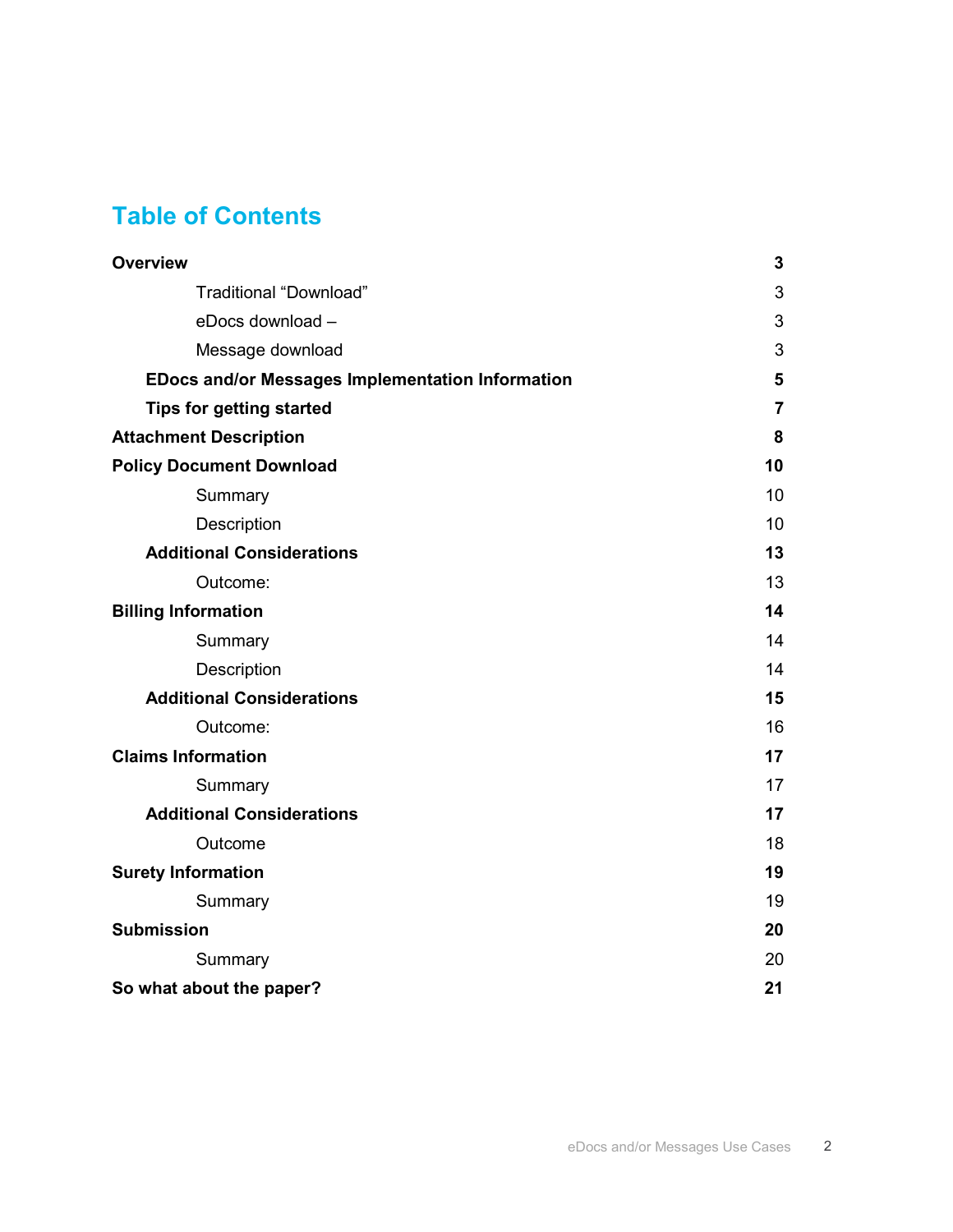### **Overview**

eDocs and/or Messages download are images and electronic communication sent via IVANS Download.

Traditional "Download" – For decades many insurers have offered daily data download that will update specific data fields within the agency management system. It can include policy, claim or commission information.

eDocs download – This is a relatively new capability (formerly known as Activity or Alerts Notifications) that allows an insurer to send a document image as part of the daily download that does not update specific data fields within the agency management system. A common example of this would be an insurer sending a PDF image of policy declaration pages as an attachment in the daily download.

A Message download like eDocs does not update the agency management system and is simply new information from the insurer, not an actual document. A common example would be an insurer sending a message informing the agency that their client is pending cancellation for non-payment of premium. An insurer could send an actual copy of the intent to cancel (as an eDoc) or simply send a message without an attachment informing the agency.

Similar to data download, eDocs and/or Messages download can be sent for all types of reasons, including policy, billing, commissions, claims or even underwriting memos.

Both eDocs and/or Messages download are delivered to your agency management system. Some agency management systems processing the eDocs and/or Messages download will automatically attach the information to client records or even in some cases systematically add the download information, like policy documents, to the agency's client portal.

Supported types of documents include Images, Word Docs, Text documents, PDFs, Excel Spreadsheet, and Information that may have previously been sent in an email. EDocs and/or Messages download allows insurers to generate a variety of messages and documents and send them to their agencies using the existing download services. This is offering many agents a secured and managed alternative to email, mail, and faxes. It allows insurers to send information to an agency where it is directly attached to a client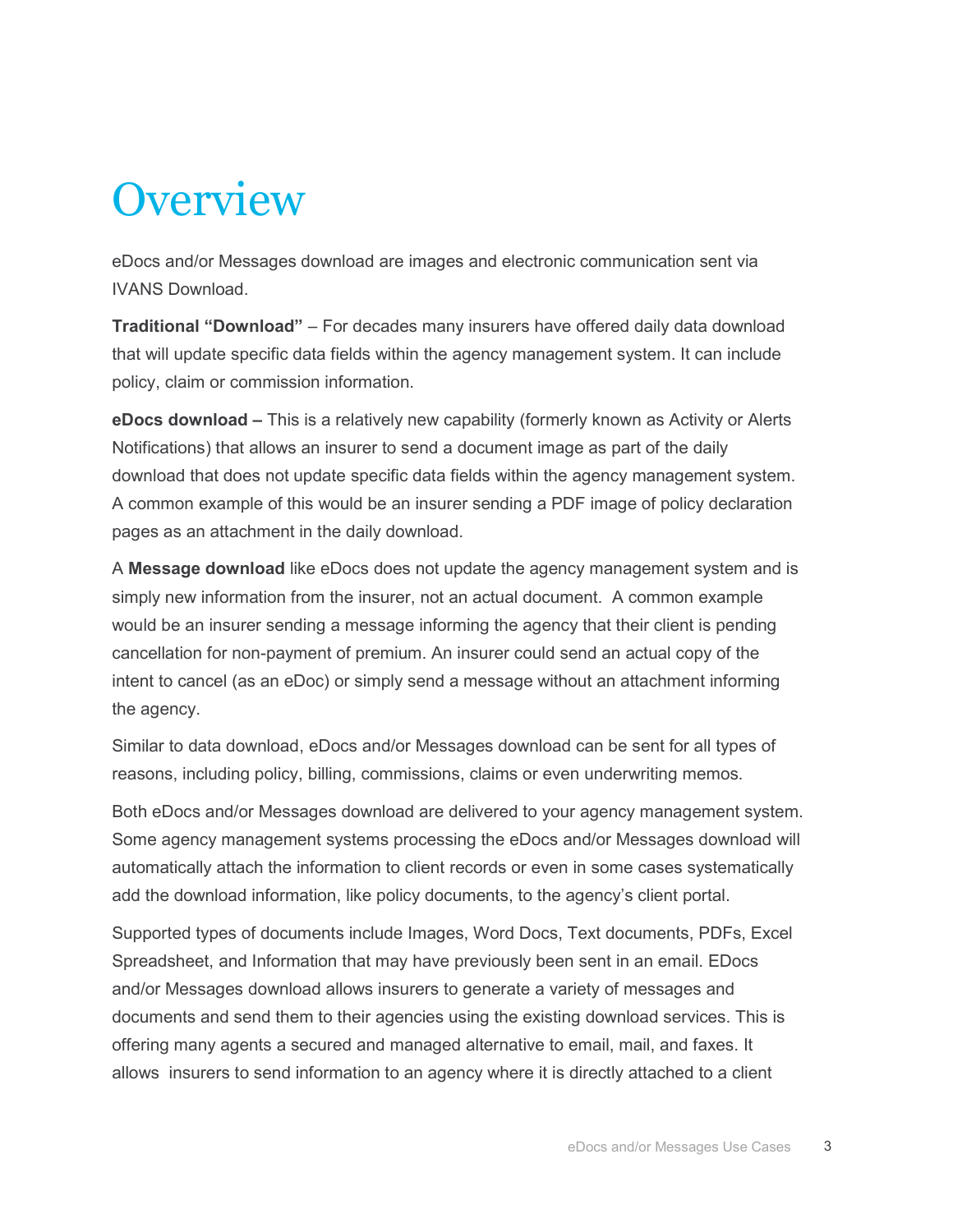and/or policy. It is an auditable, secure, system-based method of handling essential communications between insurers and their agents.

The messages are designed to be small, multi‐purpose messages that can optionally transport attachments. Each message contains handling information that can drive activities and workflows within the agency, depending on how the agency has their system configured.

Presently, there are more than 100 types of EDocs and/or Messages download defined by the industry and included in the industry standards. For example, there are 15 various policy‐related purpose codes where sending a policy document would be the expected transaction. The codes used to identify each type of eDocs and/or Messages are the Cycle Business Purpose code and the XML tag <BusinessPurposeTypeCd>. This list of codes is part of the industry standards and is designed to indicate the purpose of the current message. By examining the value in this field, implementers can create custom workflows to handle the various types of messages.

In general, there are currently four categories of EDocs and/or Messages download commonly sent from a insurer to an agency: policy documents, billing information, claim information, and Surety Bond documents. The industry is starting to use eDocs and/or Messages for submission.

- 1. Policy documents are generally declaration pages or other documents related to events on the insurers' policywriting system.
- 2. Billing information is triggered by the insurers' billing system and can include cancellation notices sent to an agent to notify them of a policy that will be cancelled in the near future for some reason, such as payment not yet received or general billing information.
- 3. Claim information can be sent as an eDoc and/or Message download alerting the agency of a new claim being reported, a payment made or contain important documents, for example, pictures or adjuster reports.
- 4. Surety Bond documents are also being sent by a number of insurers to handle approval through close.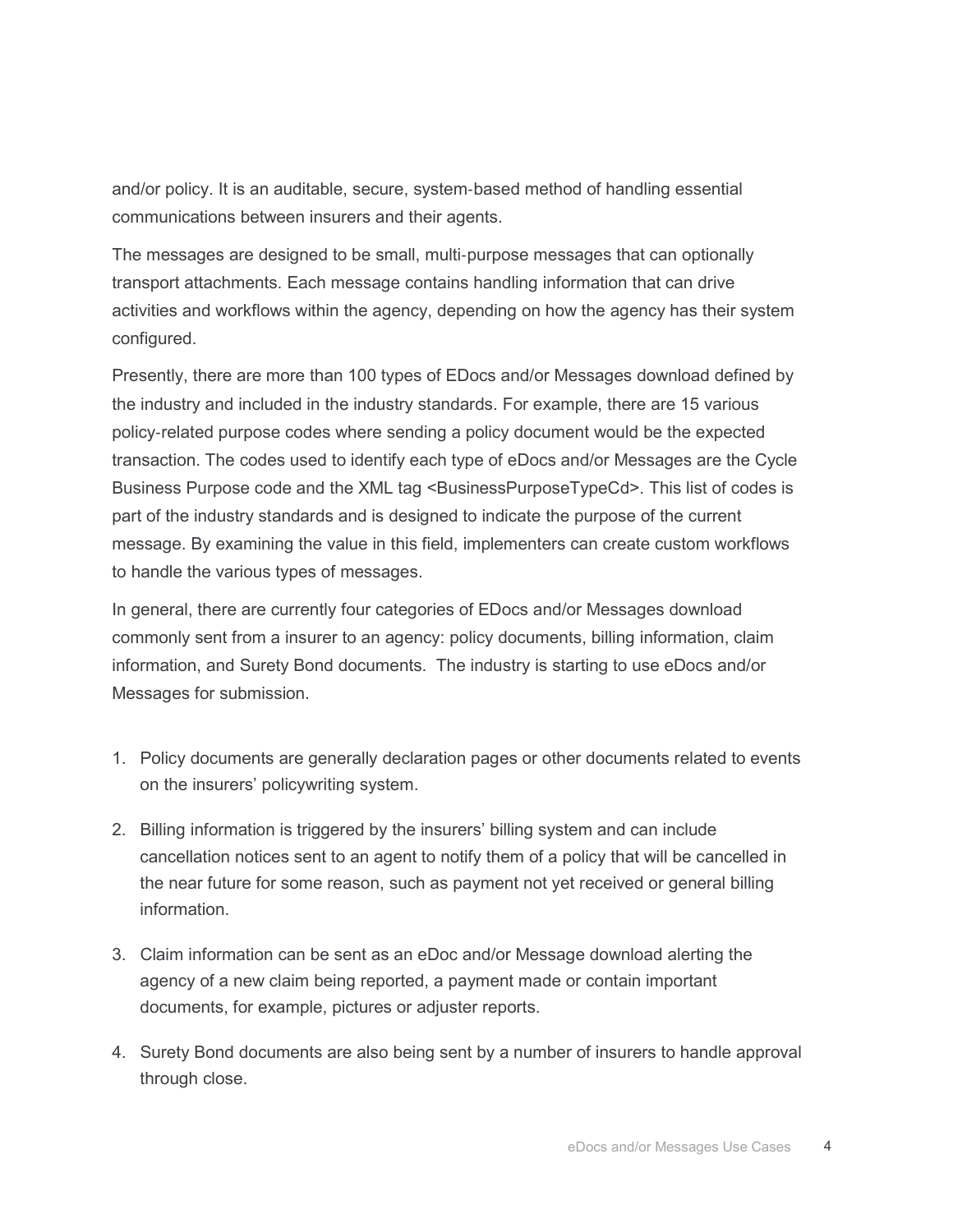5. Submission, the newest process to use eDocs and/or Messages download, will assist the partners in communicating and knowing the status of underwriter review through the quote process.

#### EDocs and/or Messages Implementation Information

- Messages follow the ACORD v1.23 or later specifications. IVANS works with each insurer during their implementation to include any vendor specific requirements typically found in the vendor's specifications
- External documents, including .pdf, .doc and .xls formats, are supported at this time
- Many agency management systems allow documents that are received to be attached to a client/policy within the agents system, creating an Activity to optionally trigger a workflow event
- Multiple setup options are available for an agent to customize how various types of EDocs and/or Messages download will be handled within their agency management system
- An excel showing the codes and information discussed by the industry when implementing the codes is found at the AUGIE Group site.
- IVANS is a resource for assistance in implementing eDocs and/or Messages

The Cycle Business Purpose codes are designed to route messages into intended business workflows within the agency. For example, an agent can configure NBS messages to trigger a letter be sent to the insured thanking them for their business. Activity Note Type codes are used by some agency management systems. To ensure that eDocs and/or Messages work with all agency management system, both codes are maintained in the by industry standards and both codes should be sent by the insurers.

#### If insurers,

 use codes for something other than they are defined to address, it can affect how agents use and respond to the information.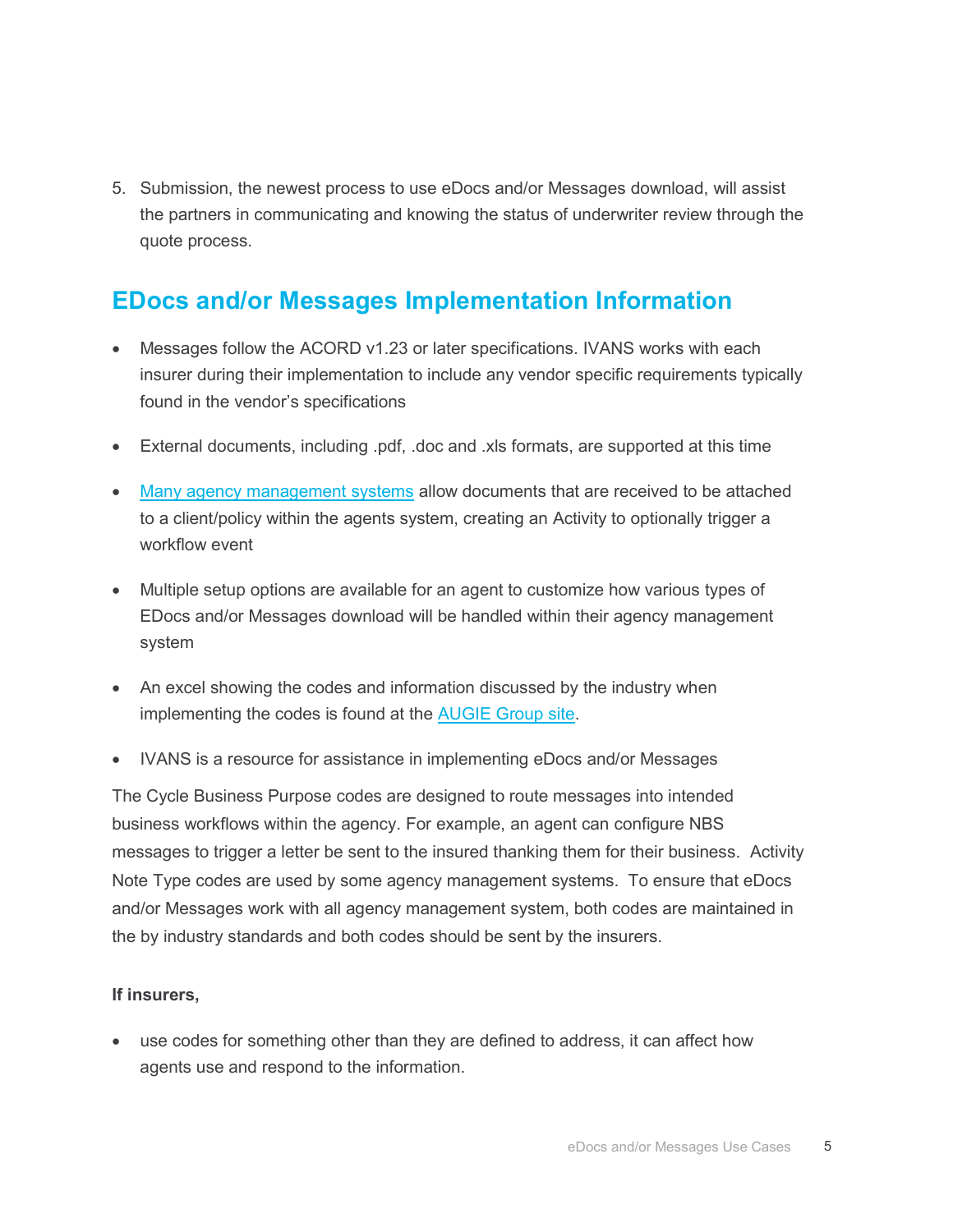do not use codes as they have been defined by the agents/industry and send something generic, for example the POL code for all Dec pages, the agent would not have the same options for communicating or sharing that information through the system to their insured.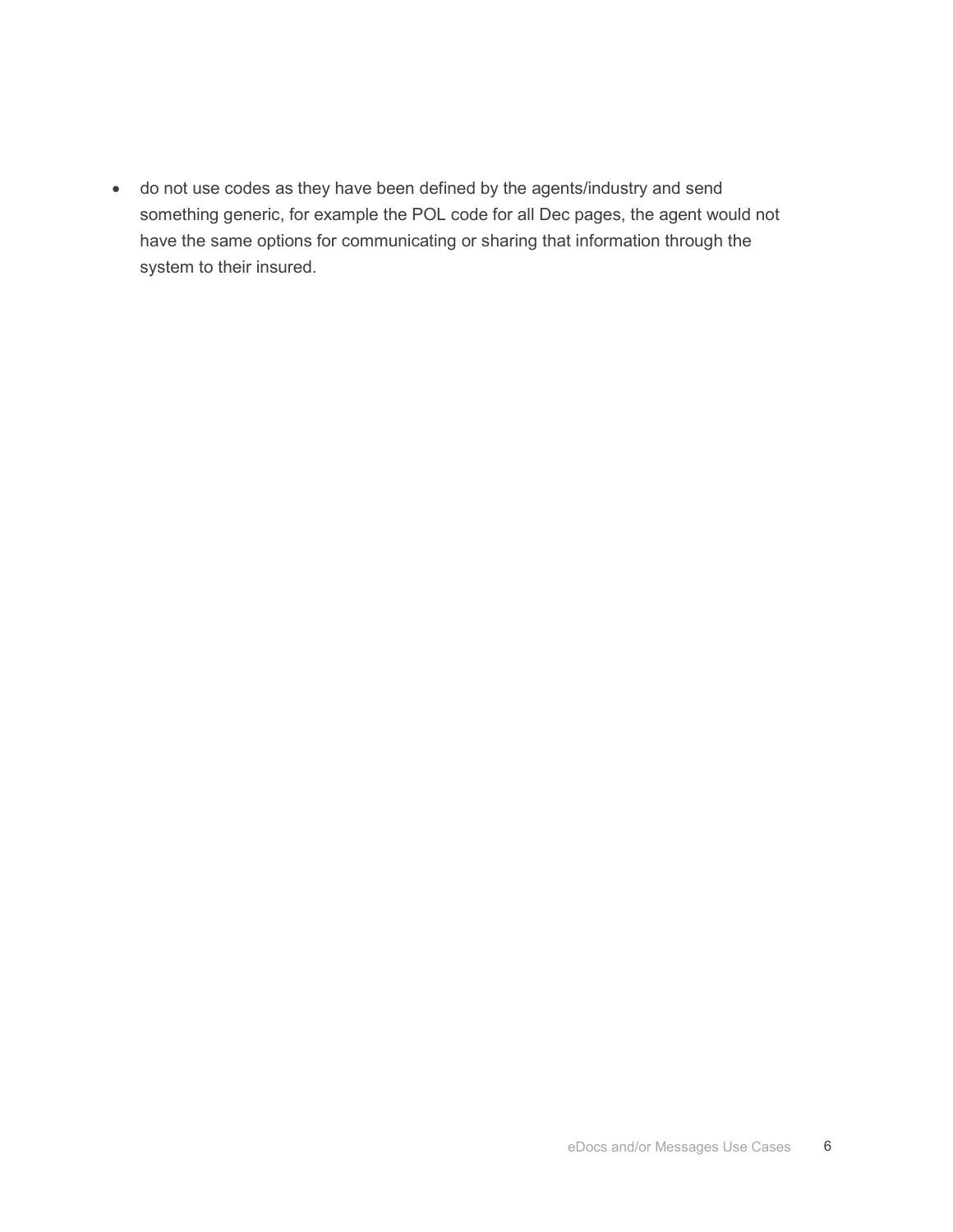#### Tips for getting started

- When rolling out download services to agents, insurers should communicate the transactions that they are supporting, the cadence and format in which they will send the information, and ideally, communicate the rollout of future, additional download services.
- Notably, insurers should first adopt policy-related eDocs and/or Message download as this service is the highest priority request by agents. Best practices recommend that insurers roll out eDocs and Message download across all lines of business – including Commercial Lines, Personal Lines, and/or Surety – to support their agents.
- Additionally, consider a formal file name structure and hierarchy that your agents and insureds will easily understand to quickly identify the document type. If due to policy system naming conventions you are unable to rename the file to be user friendly, follow the guidelines provided in the "Attachment" section below.
- Agents would not like to receive memos unless there is no other possible way to send that item. The specific codes for Policy, Billing, Claims or Surety should be used. Memos should only be used when an eDoc and/or message doesn't fit into the existing code structure.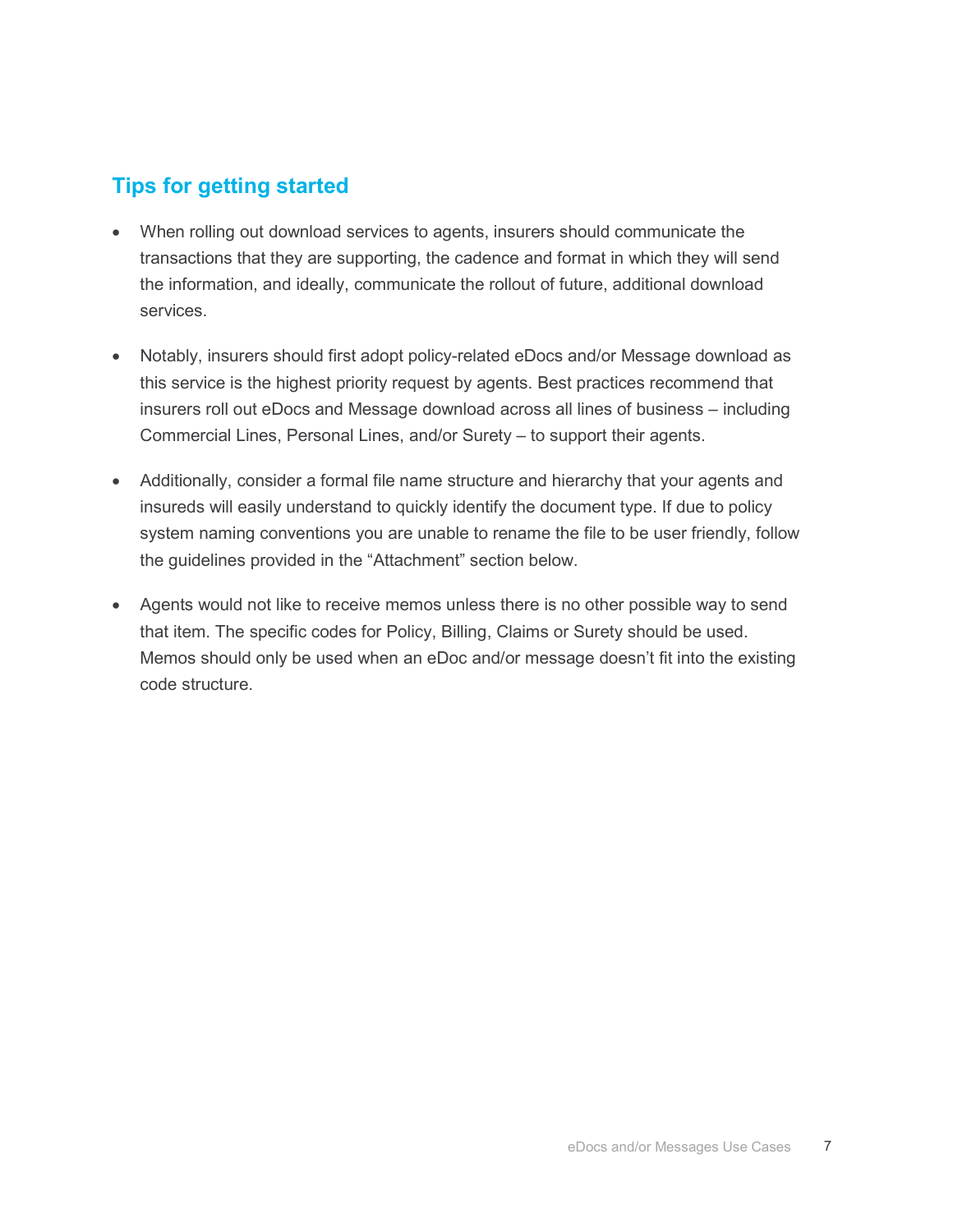# Attachment Description

To assist the agency management system provider and ultimately the agent and/or client in understanding what type of eDocument attachment has been sent, an attachment description should be sent with any eDoc transaction. The "Attachment Description" should contain all the necessary information about the document. The items below are in the ACORD 1.3 and above standards.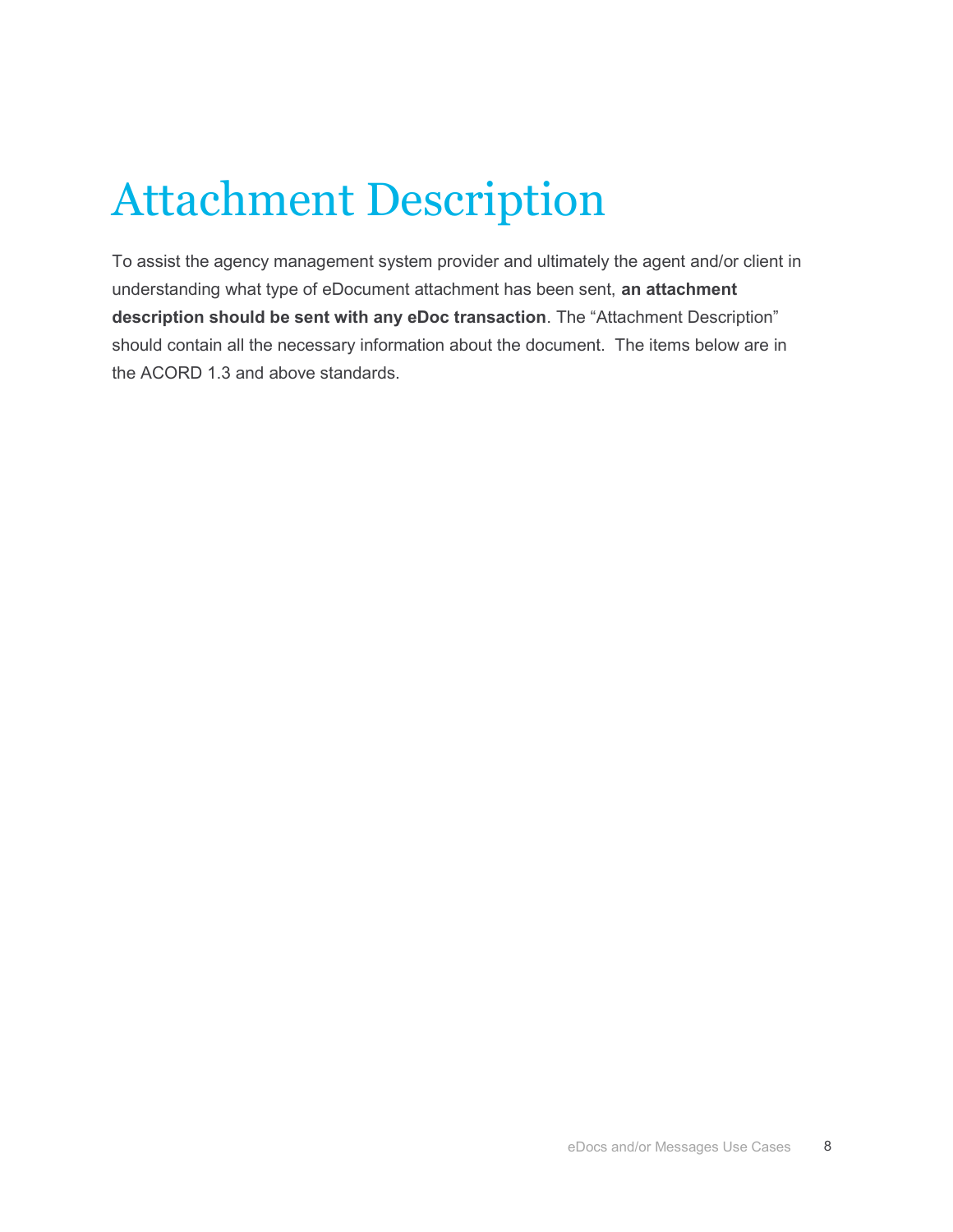| <b>Aggregate</b>                             | <b>Required</b> | <b>Suggested</b> | <b>Description</b>                                                                                                     | <b>Example Text</b>                                                                                                                                                                 |
|----------------------------------------------|-----------------|------------------|------------------------------------------------------------------------------------------------------------------------|-------------------------------------------------------------------------------------------------------------------------------------------------------------------------------------|
| <b>AttachmentDesc</b>                        | Y               |                  | This element is used<br>to describe the<br>document to the<br>agent and or insured.                                    | [Transaction<br>Description] for [LOB<br>Description] effective<br>[Policy Effective Date,<br><b>Change Effective Date</b><br>or Cancellation Date]-<br>[Policy Expiration<br>Date] |
| AttachmentTypeCd                             | Y               |                  | This element is used<br>to determent the type<br>of document that you<br>are sending like Full<br>Policy or Loss Runs. |                                                                                                                                                                                     |
| <b>Attachment</b><br>ResponsibilityCd        |                 | Y                | This element is to tell<br>the system of record<br>whose responsibility it<br>is to deliver the policy.                |                                                                                                                                                                                     |
| <b>Attachment</b><br><b>Filename</b>         | Y               |                  |                                                                                                                        | Should mirror the<br>information that is<br>sent in the attachment<br>description.                                                                                                  |
| WebsiteURL                                   |                 |                  | This would be used to<br>send your website<br>URL possibly to this<br>document if<br>accessible without<br>logging in. |                                                                                                                                                                                     |
| <b>Attachment</b><br><b>StatusCd</b>         |                 |                  | This would be used if<br>there is a reason the<br>document is not sent.                                                |                                                                                                                                                                                     |
| <b>InsuredFacing</b><br><b>AttachmentInd</b> |                 | Y                | This indicates<br>whether or not the<br>document is insured<br>facing or not.                                          |                                                                                                                                                                                     |
| <b>Document</b><br>CopyTypeCd                |                 | Υ                | This indicates what<br>copy of the document<br>is sent like Agent<br>Copy, Insured Copy<br>or Mortgagee Copy.          |                                                                                                                                                                                     |
| <b>MIMEContent</b><br><b>TypeCd</b>          | Y               |                  | Industry codes to<br>identify what type of<br>document you are<br>sending, like pdf.                                   |                                                                                                                                                                                     |
| <b>MIMEEncoding</b><br><b>TypeCd</b>         | Y               |                  | Industry codes to<br>identify what type of<br>document you are<br>sending, like pdf.                                   |                                                                                                                                                                                     |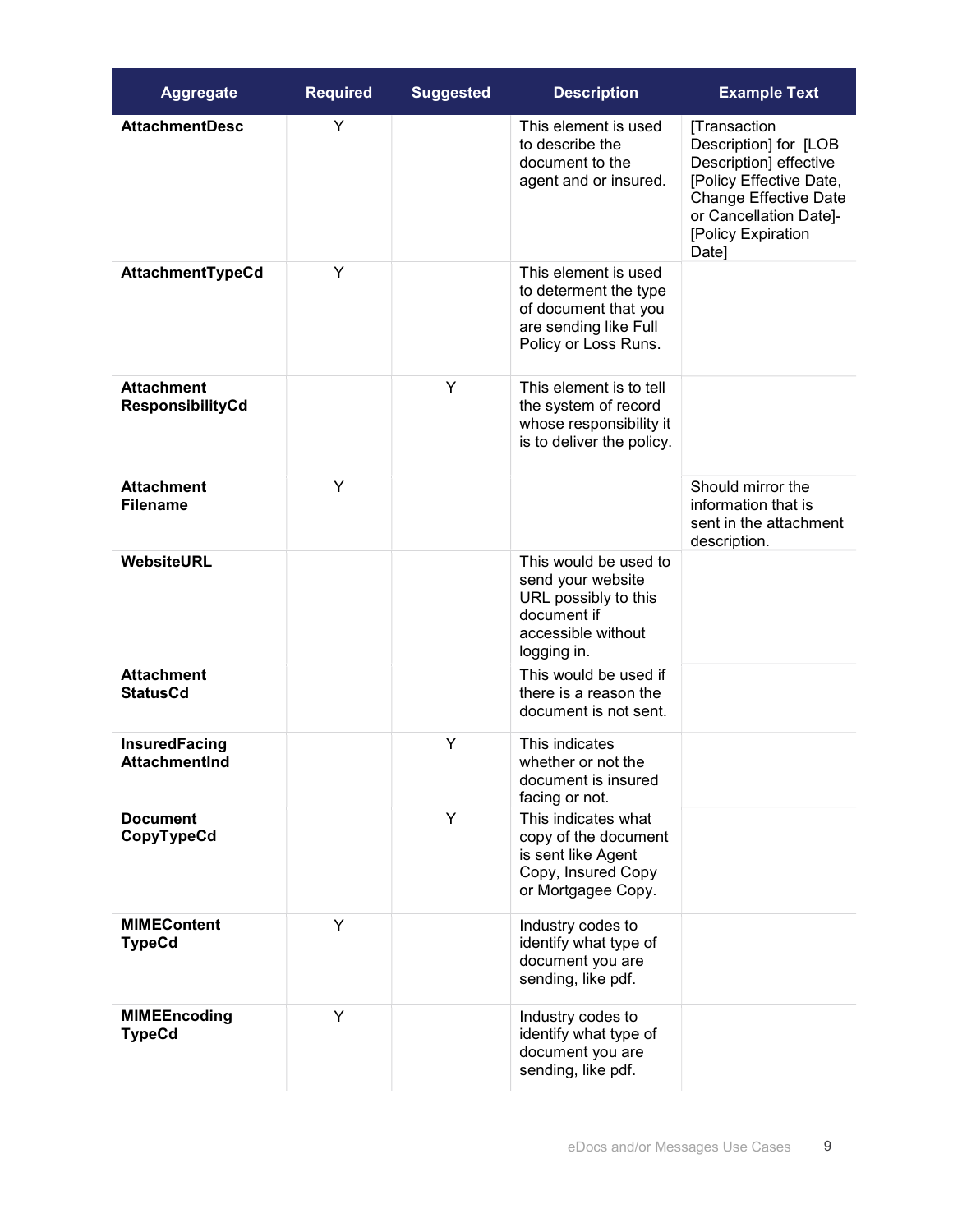# Policy Document Download

Summary: This process allows insurers to send policy documents, such as declaration pages, from a company to an agent via standard download. When determining the priority on what will be implemented, "Events" shaded in blue (grid below) are the priority of the agents using eDocs and/or Messages.

**Description**: After any type of policy "Event" that occurs on an insurer's policywriting system, it is expected all policies that have activity will generate policy documents that can be formatted into XML messages with the document imbedded and delivered to those agents that opt into the process.

Some events would be triggered by entry, such as policy change, others may be triggered automatically, such as renewal or non‐pay. Any type of policy-related event that triggers policy download (AL3) can also trigger an eDocs and/or Messages message (XML).

Two types of codes, "BusinessPurposeTypeCd" and "ActivityNoteTypeCd", are used by the agency management systems. A one-to-one relationship of these codes assists insurers in implementing the transactions.

The Cycle Business Purpose codes are the same as those sent in the AL3 Transaction Header and the eDocs and/or Messages in the business purpose code aggregate and should match for like transactions.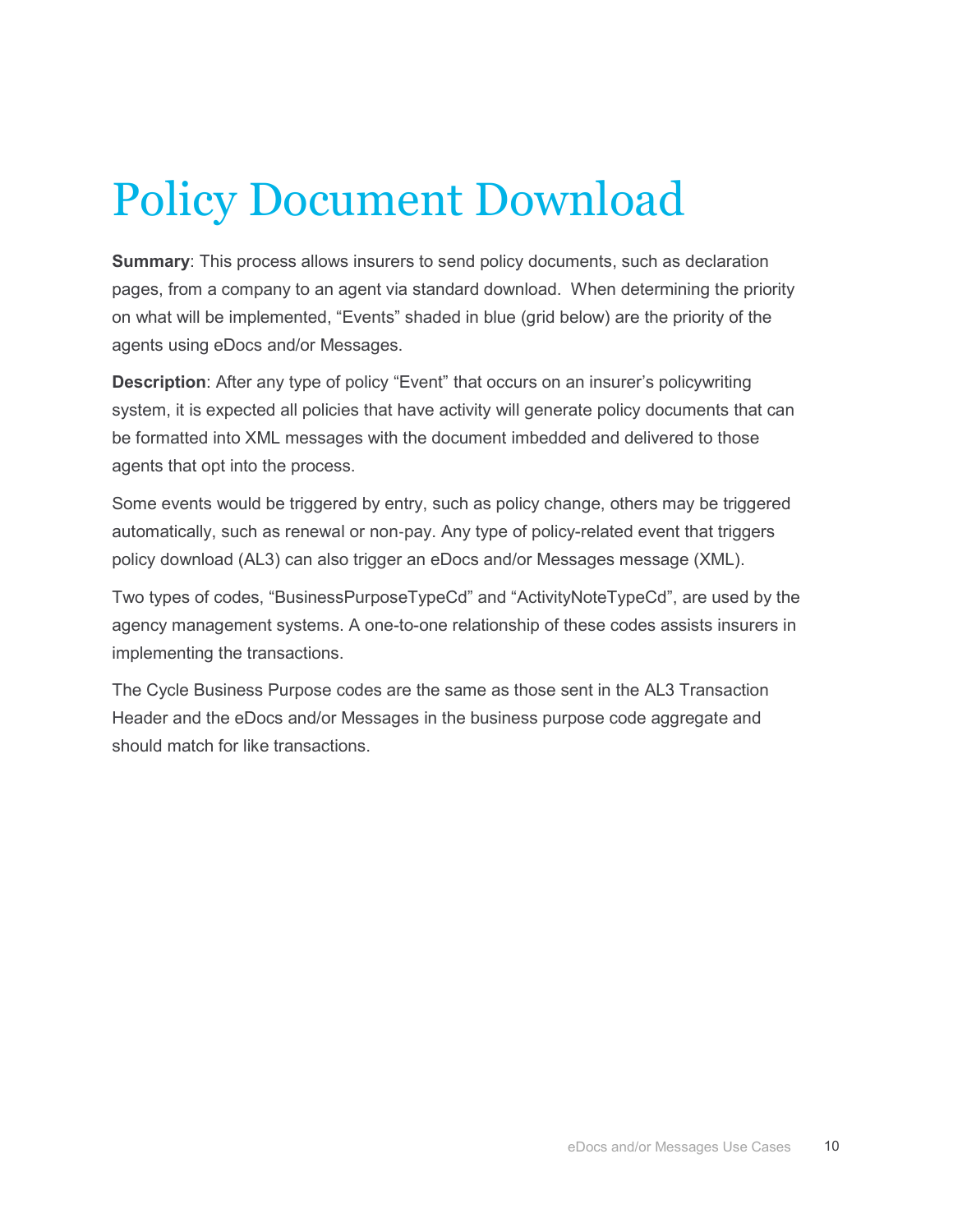| <b>Event</b>                               | <businesspurposetypecd></businesspurposetypecd> | <activitynotetypecd></activitynotetypecd> | <b>Document</b><br>suggested | Intent to<br><b>Deliver</b><br>to Client<br><b>Portal</b> |
|--------------------------------------------|-------------------------------------------------|-------------------------------------------|------------------------------|-----------------------------------------------------------|
| <b>Policy Change</b><br><b>Processed</b>   | <b>PCH</b>                                      | PolicyChangeAgent<br>Request              | Υ                            | Y                                                         |
| <b>Policy Change</b><br>Quote              | <b>PCQ</b>                                      | PolicyChangeQuote                         | Υ                            | Y                                                         |
| <b>Policy</b><br>(unspecified)             | POL                                             | PolicyTransaction                         | Y                            | Y                                                         |
| Reinstatement                              | <b>REI</b>                                      | PolicyReinstatement                       | Υ                            | Y                                                         |
| <b>Rewrite</b>                             | <b>REW</b>                                      | PolicyRewrite                             | Y                            | Y                                                         |
| <b>Reissue</b>                             | <b>RIX</b>                                      | PolicyRelssue                             | Y                            | Y                                                         |
| <b>Reversal of</b><br>Non-Renewal          | <b>RNR</b>                                      | PolicyReversalNonRen                      | $\mathsf{N}$                 |                                                           |
| <b>New Business</b>                        | <b>NBS</b>                                      | PolicyNewBusiness                         | Υ                            | Y                                                         |
| Renewal                                    | <b>RWL</b>                                      | PolicyRenewal                             | Y                            | Y                                                         |
| <b>Renewal Quote</b>                       | <b>RWQ</b>                                      | PolicyRenewalQuote                        | Υ                            | Y                                                         |
| Renewal<br><b>Request</b>                  | <b>RWR</b>                                      | PolicyRenewalRequest                      |                              |                                                           |
| Non-Renewal                                | <b>RWX</b>                                      | PolicyNonRen                              | $\mathsf{N}$                 |                                                           |
| <b>Cancellation</b><br><b>Confirmation</b> | <b>XLC</b>                                      | PolicyCancelRequest                       | Υ                            | Y                                                         |

The codes that apply to sending policy documents are as follows: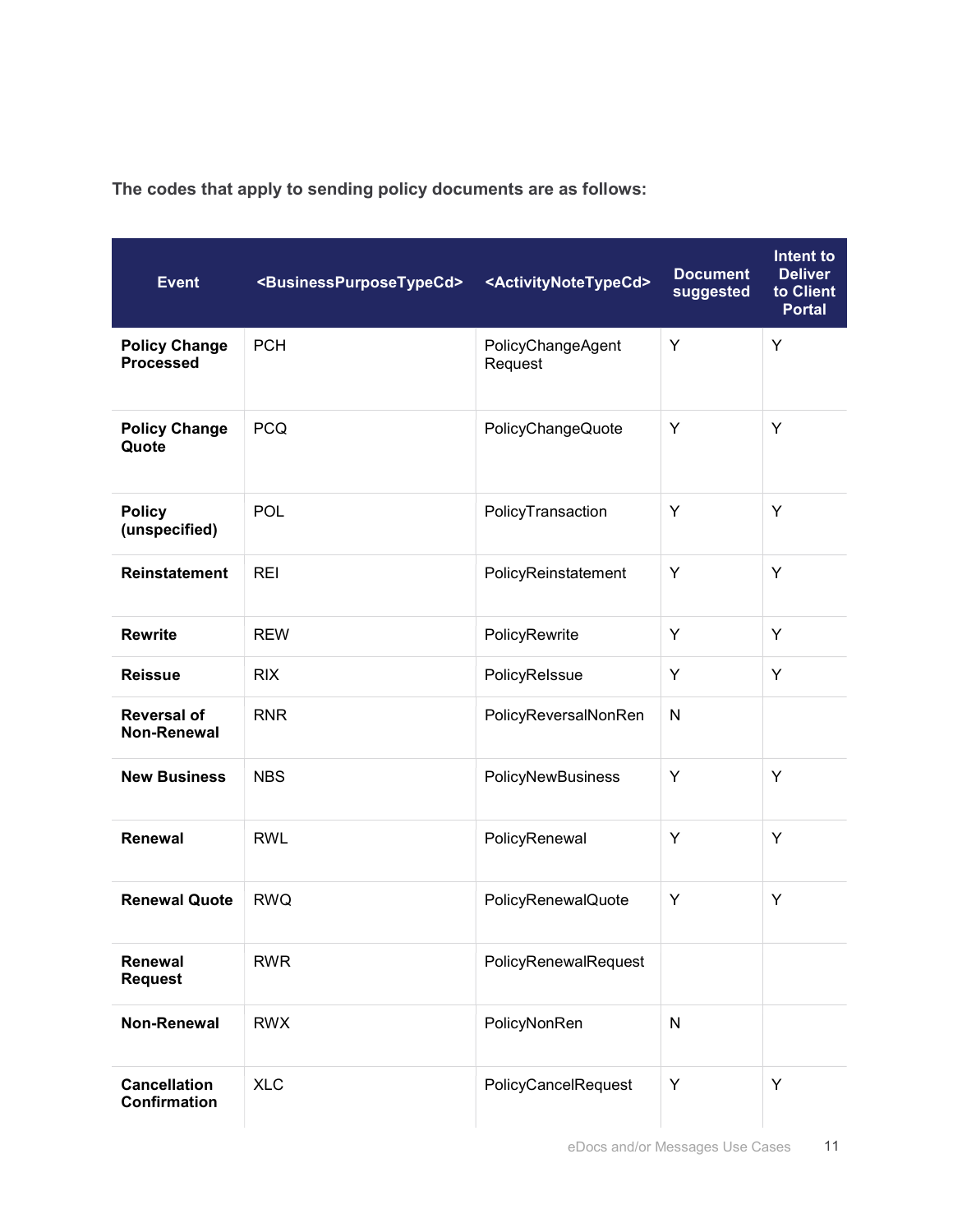| <b>Premium Audit</b>                                                                                | PAB (PRMAU) | AuditCompleted                    | Y | Y |
|-----------------------------------------------------------------------------------------------------|-------------|-----------------------------------|---|---|
| <b>Audit Dispute</b>                                                                                | <b>ADD</b>  | AuditDispute                      | Y | Y |
| Uncollectable<br><b>Audit</b>                                                                       | <b>ADU</b>  | <b>UncollectableAudit</b>         | N |   |
| Retrospective<br>Rating /High-<br>Low / Loss<br>Sensitive plan<br>adjustments                       | <b>RTA</b>  | Retrospective<br>adjustments      | Y | Y |
| <b>Deferred Audit</b>                                                                               | <b>ADF</b>  | <b>DeferredAudit</b>              |   |   |
| Outstanding<br><b>Premium Audit</b>                                                                 | <b>ADO</b>  | OutstandingAudit                  | Y | Y |
| <b>Notice of</b><br>exposure<br>change on<br>policy due<br>to recent<br>audit (pre-<br>endorsement) | <b>APC</b>  | PolicyChangeDue<br><b>ToAudit</b> |   |   |
| <b>Audit Initiated</b>                                                                              | <b>ADI</b>  | AuditInitiated                    | Y | Y |
| <b>Estimated</b><br><b>Audit</b>                                                                    | <b>ADE</b>  |                                   | Y | Y |
| <b>Waived Audit</b>                                                                                 | <b>ADW</b>  | WaivedAudit                       | Y | Y |
| <b>Policy</b><br><b>Marketing</b>                                                                   | <b>PMK</b>  | PolicyMarketing                   | Y |   |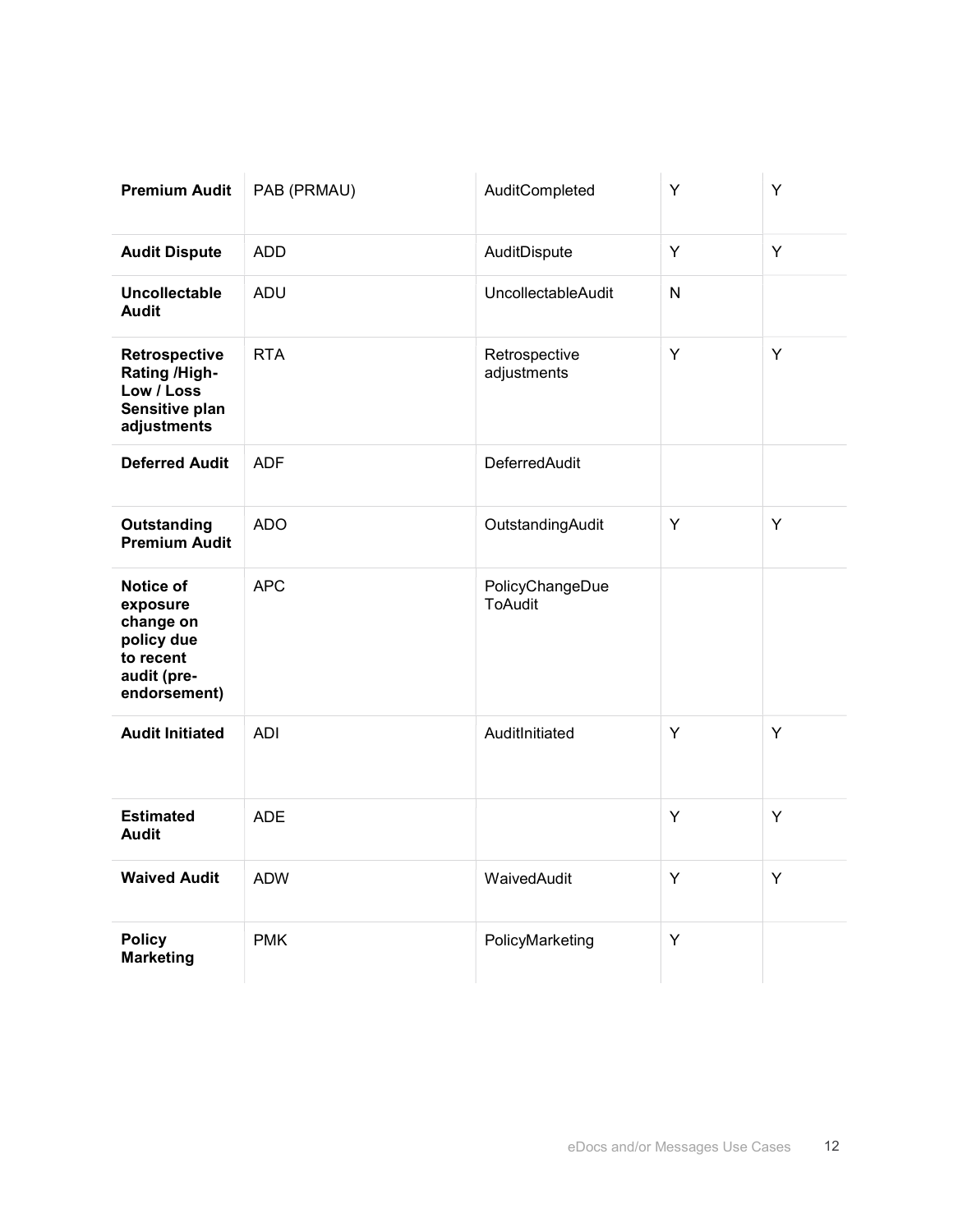#### Additional Considerations

The following additional considerations have been provided by the IVANS Agent Advisory Board:

- Dec. Page (New, endorsements, changes, renewals, non-renewals), Insured Copy. If the insurer mails a copy to the insured, the agency wants to receive a copy
- Agency documents (New, endorsements, changes, renewals). For example, Rate Sheet, commission sheet, supplementals, documents that were formerly part of the agency documents – could possibly be accessed via links
- Pending Audit Notice. Agents would appreciate notification that audit is coming. It assists them in being proactive with clients
- Premium Audit. When this occurs, the agency often receives a policy download with the audit. It would be nice to receive the complimentary documents at same time
- Non-renewals. Verify that you are not using the wrong codes
- Revised Renewal. It would be nice to distinguish between revised vs. standard renewal to show changes since the last version

Outcome: After an eDoc and/or Message is received by an agency, depending on the transaction and how the agent configures their system, the message could update their system and optionally create an activity. The document or message could also be systematically posted to the agent's client portal or app.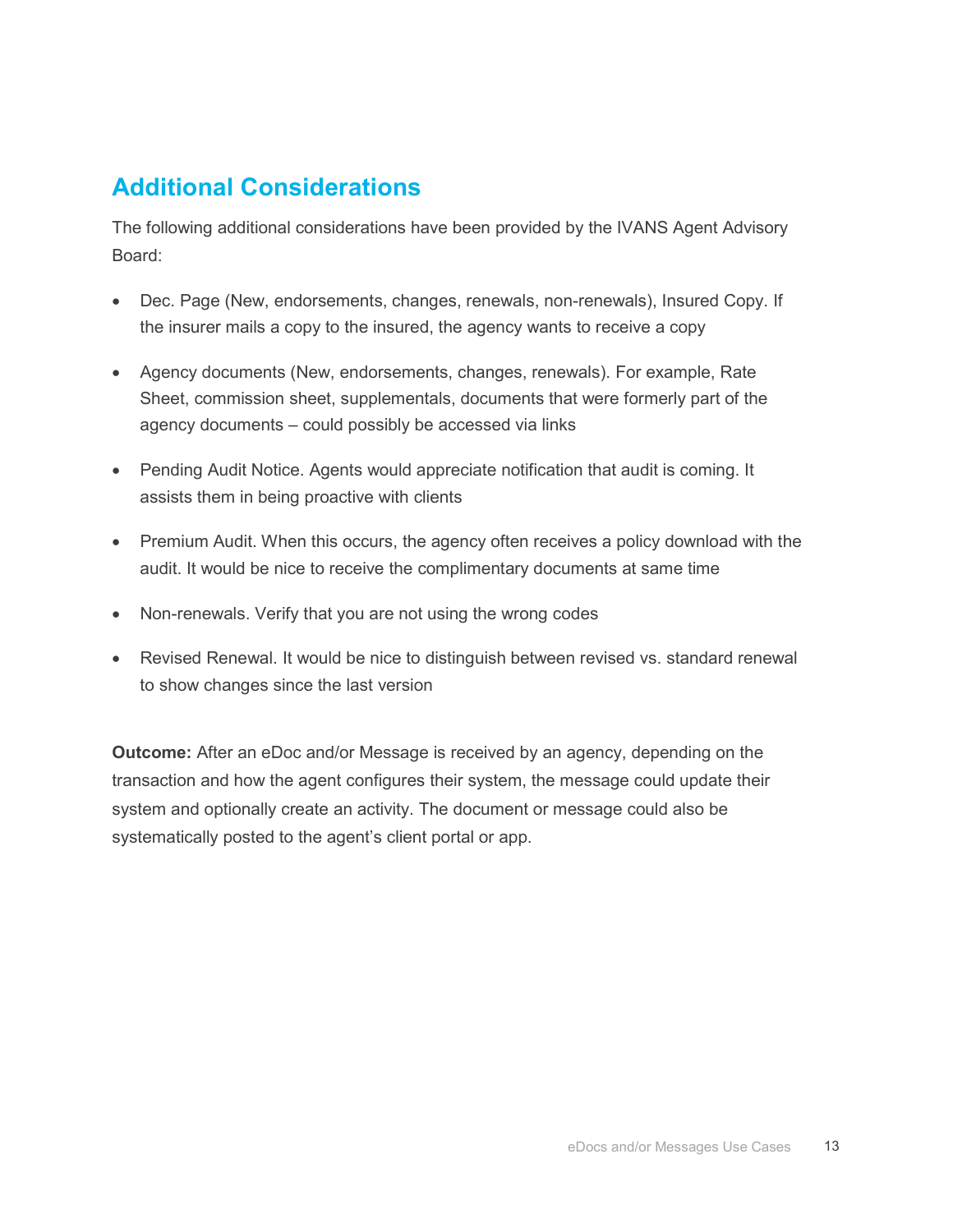# Billing Information

Summary: Build a process to send information via eDocs and/or Messages based on events that occur within an insurer's billing system and deliver to an agent via standard download. When determining the priority on what will be implemented, "P&C Billing Trigger Events" shaded in blue are a priority of the agents using eDocs and/or Messages.

**Description**: Various actions on an insurer billing system can be used to trigger sending information to an agent via eDocs and/or Messages. Purpose codes for billing are as follows:

| <b>Reason</b>        | <b>Policy</b><br><b>Status</b> | <b>P&amp;C Billing</b><br><b>Trigger Event</b>                                                                            | <business<br><b>Purpose</b><br/>TypeCd&gt;</business<br> | <activitynote<br>TypeCd&gt;</activitynote<br>           | <b>Document</b><br>suggested | <b>Intent</b><br>to<br><b>Deliver</b><br><b>Client</b><br><b>Portal</b> |
|----------------------|--------------------------------|---------------------------------------------------------------------------------------------------------------------------|----------------------------------------------------------|---------------------------------------------------------|------------------------------|-------------------------------------------------------------------------|
| <b>OverDue</b>       | <b>ACTIVE</b>                  | Bill is overdue and<br>a Cancellation<br>Notice will be<br>sent for the<br>following policies<br>on [date]. 1st<br>notice | XLP/PYO                                                  | BillOverdue                                             | Y                            | Y                                                                       |
| <b>OverDue</b>       | <b>ACTIVE</b>                  | Bill is overdue and<br>a Cancellation<br>Notice will be<br>sent for the<br>following policies<br>on [date]. 2nd<br>notice | XLP/PYO                                                  | BillOverdue                                             | Y                            | Y                                                                       |
| <b>OverDue</b><br>Pd | <b>ACTIVE</b>                  | Bill overdue paid.                                                                                                        | <b>REI/PYR</b>                                           | BillPayment<br>Reinstatement/<br><b>BillOverduePaid</b> |                              |                                                                         |
| <b>DNOC</b>          | <b>ACTIVE</b>                  | A cancellation<br>notice was sent<br>today for the<br>following policies:                                                 | <b>XLP</b>                                               | <b>BillPayments</b><br>Cancel                           |                              |                                                                         |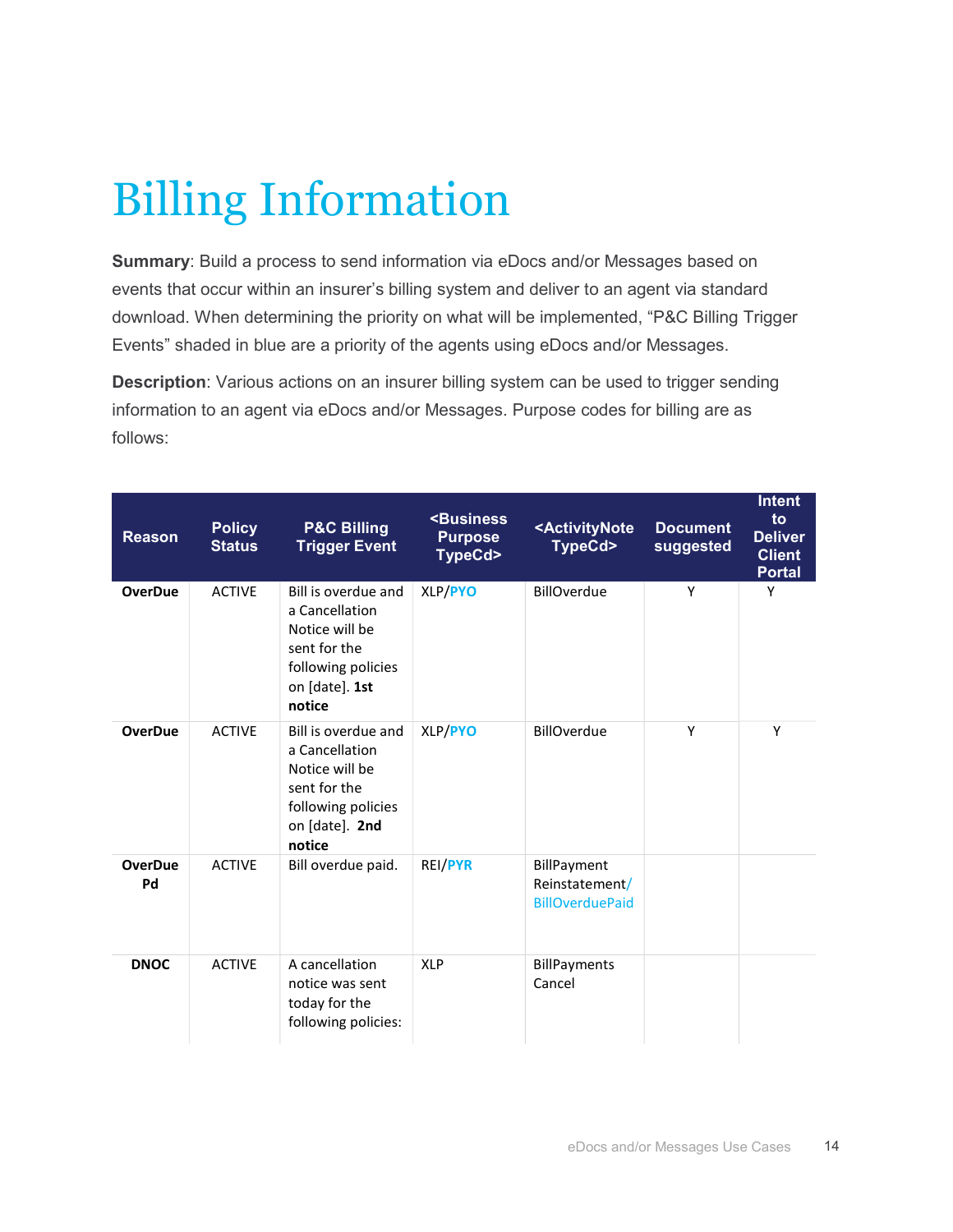| <b>DNOCPD</b> | <b>ACTIVE</b> | DNOC has been<br>paid before<br>cancellation date.    | REI/RSN    | BillPaymentsRei<br>nstatement/Bill<br><b>OverduePaid</b> |   |   |
|---------------|---------------|-------------------------------------------------------|------------|----------------------------------------------------------|---|---|
| <b>CANC</b>   | CANCELLED     | Policies were<br>cancelled for non-<br>payment today: | <b>XLC</b> | <b>BillFinalNotice</b>                                   |   |   |
| <b>CANCPD</b> | <b>ACTIVE</b> | Policy<br>cancellation paid.                          | <b>REI</b> | BillPayments<br>Reinstatement                            | Y | Υ |
| <b>EPN</b>    | CANCELLED     | <b>Earned Premium</b><br>Notice                       | <b>EPN</b> | <b>EarnedPremiu</b><br>m<br><b>Notice</b>                |   |   |
| <b>EPNPD</b>  | CANCELLED     | <b>Earned Premium</b><br>Notice paid.                 | <b>EPP</b> | <b>EarnedPremiu</b><br>m<br><b>NoticePaid</b>            |   |   |
| <b>COLL</b>   | Collections   | Policy/Account<br>sent to<br>collections.             | <b>COL</b> | <b>BillCollection</b>                                    |   |   |

#### Additional Considerations

The following additional considerations have been provided by the IVANS Agent Advisory Board:

- Cancellation Warning/Pending. This is valuable to the agency and may be posted on the client portal. The message and attachment with all details should be sent
- Billing Reinstatements/Recission. This is valuable to the agency and may be posted on the client portal. The message and attachment with all details should be sent. This implementation must use the "Reinstatement" cycle business purpose code
- Notice of Payment Received. Insurers should provide agencies with the option to opt out of this type of eDoc and/or message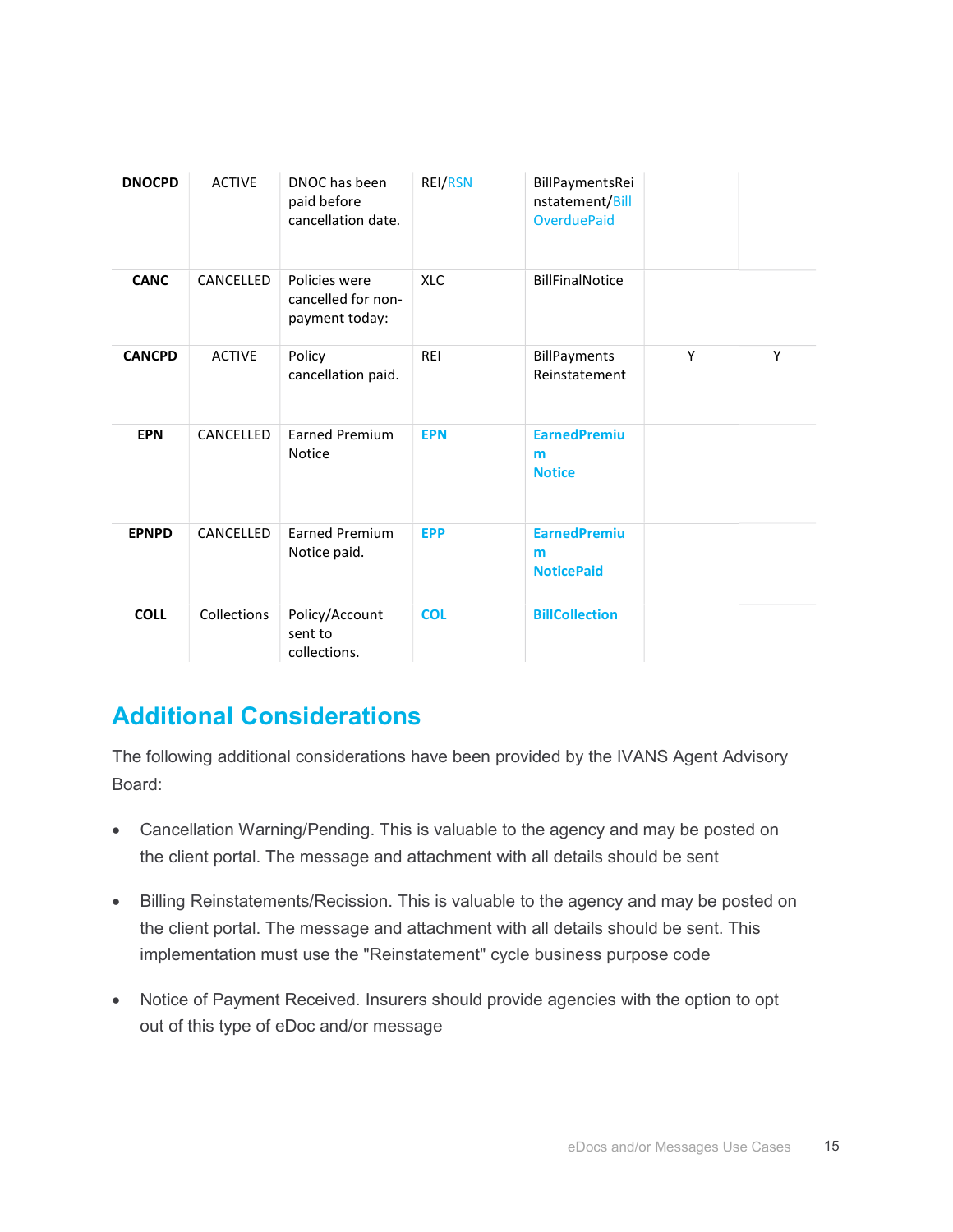Outcome: After an eDocs and/or Messages message is received by an agency, depending on the transaction and how the agent configures their system, it could update their system and optionally create an activity to drive a pre‐defined workflow. The document or message could also be systematically posted to the agent's client portal or app.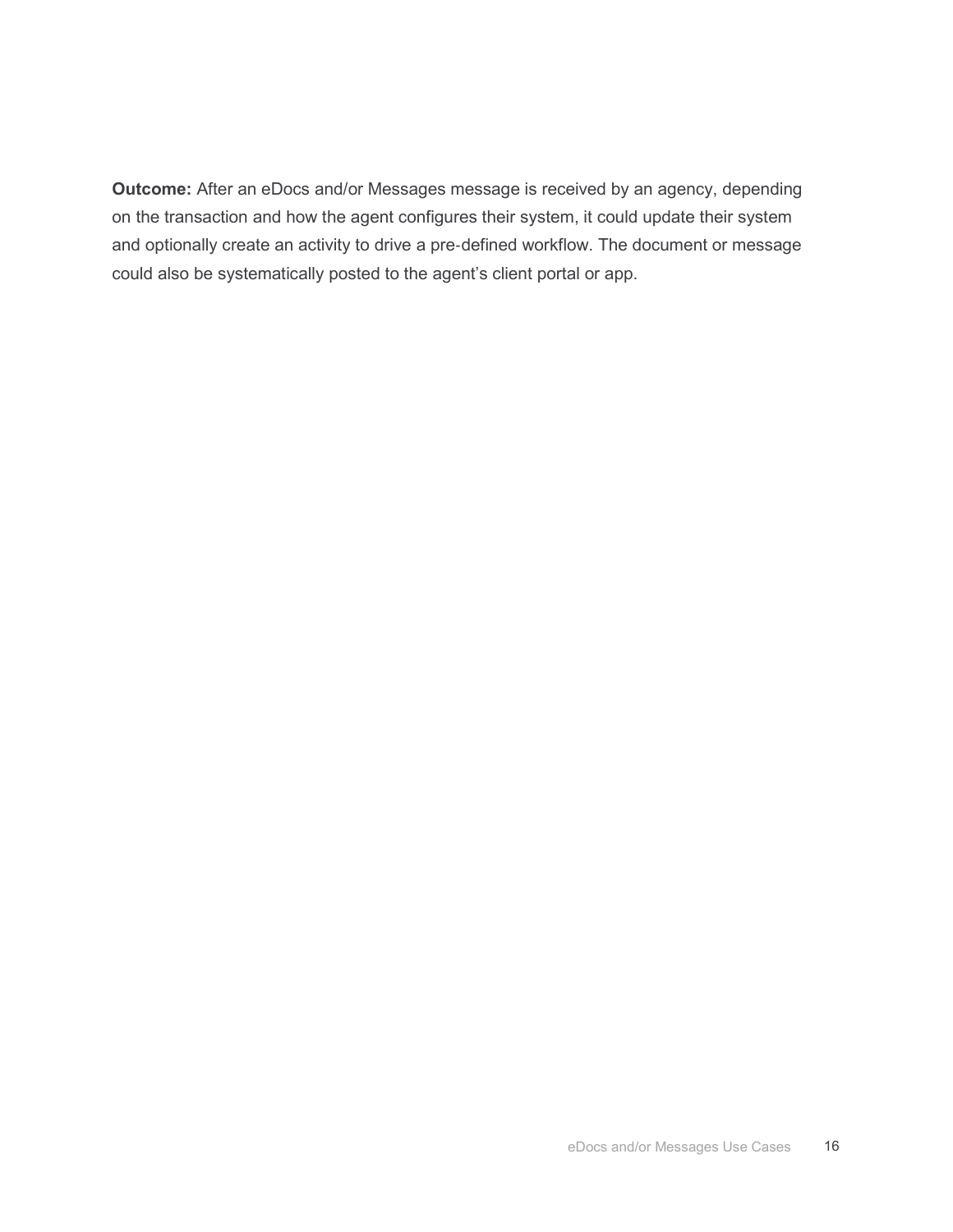# Claims Information

Summary: Implementation of claims eDocs and/or messages should be a summary of things that happen on the claim and should not replace an existing claims download. The implementation should be informative enough to provide a level of information beneficial to an agent. The types of documents that should be considered for sending are any correspondence that may be sent to the insured, settlement documents, appraisals, and proof of loss statements. Utilization of the CLI or claims information codes should be used to send these documents.

| <b>Event</b>                             | <businesspurpose<br>TypeCd&gt;</businesspurpose<br> | <activitynote<br>TypeCd&gt;</activitynote<br> | <b>Document</b><br>suggested | Intent to<br><b>Deliver</b><br><b>Client</b><br><b>Portal</b> |
|------------------------------------------|-----------------------------------------------------|-----------------------------------------------|------------------------------|---------------------------------------------------------------|
| <b>Claim Status</b><br><b>Update</b>     | <b>CLS</b>                                          | ClaimStatusUpdate                             | Y                            |                                                               |
| <b>Claim Information</b>                 | <b>CLI</b>                                          | ClaimInformation                              | Y                            | Y                                                             |
| <b>Claim Number</b><br><b>Assignment</b> | <b>CLN</b>                                          | ClaimFNOL                                     | Y                            |                                                               |
| <b>Payment</b>                           | <b>PMT</b>                                          | ClaimsPayment                                 | Y                            | Y                                                             |
| <b>Adjustor</b><br><b>Assignment</b>     | <b>ADJ</b>                                          | ClaimAdjusterAssign                           |                              |                                                               |
| <b>Claims Inquiry</b>                    | <b>CSQ</b>                                          | ClaimsInquiry                                 |                              |                                                               |
| <b>Loss Notice</b>                       | <b>LNT</b>                                          | ClaimLossNotice                               |                              |                                                               |
| <b>Claim Reserve</b>                     | <b>RES</b>                                          | ClaimReserve                                  |                              |                                                               |

#### Additional Considerations

The following additional considerations have been provided by the IVANS Agent Advisory Board:

 Accident Report, Repair Receipt, Claim Photos would be nice to have. Especially if a claim was called in directly to an insurer.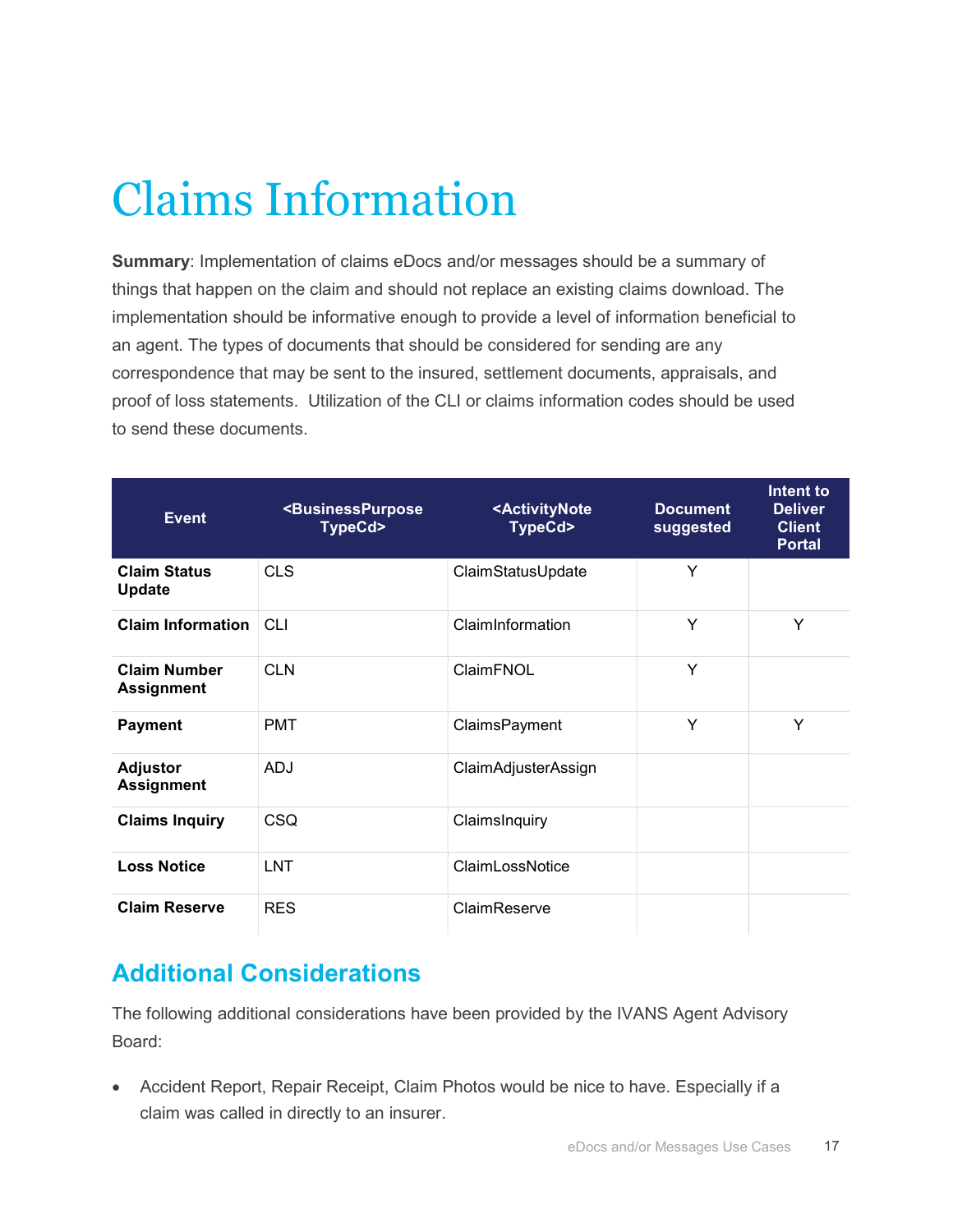- Loss Notice (information in addition to the Claim DL) makes it easier to index and navigate
- Adjuster notes are useful for agency claims departments, so they understand what is happening with the process
- Notice of payments, copies of the check. It is valuable to know who the check is made payable to in case there are errors/issues
- Estimate of repairs, the agents would like to have a copy of the adjuster estimate. This streamlines the process and eliminates the insurer's cost of mailing the information

Outcome: After an eDocs and/or Messages message is received by an agency, depending on the transaction and how the agent configures their system, it could update their system and optionally create an activity to drive a pre‐defined workflow. The document or message could also be systematically posted to the agent's client portal or app.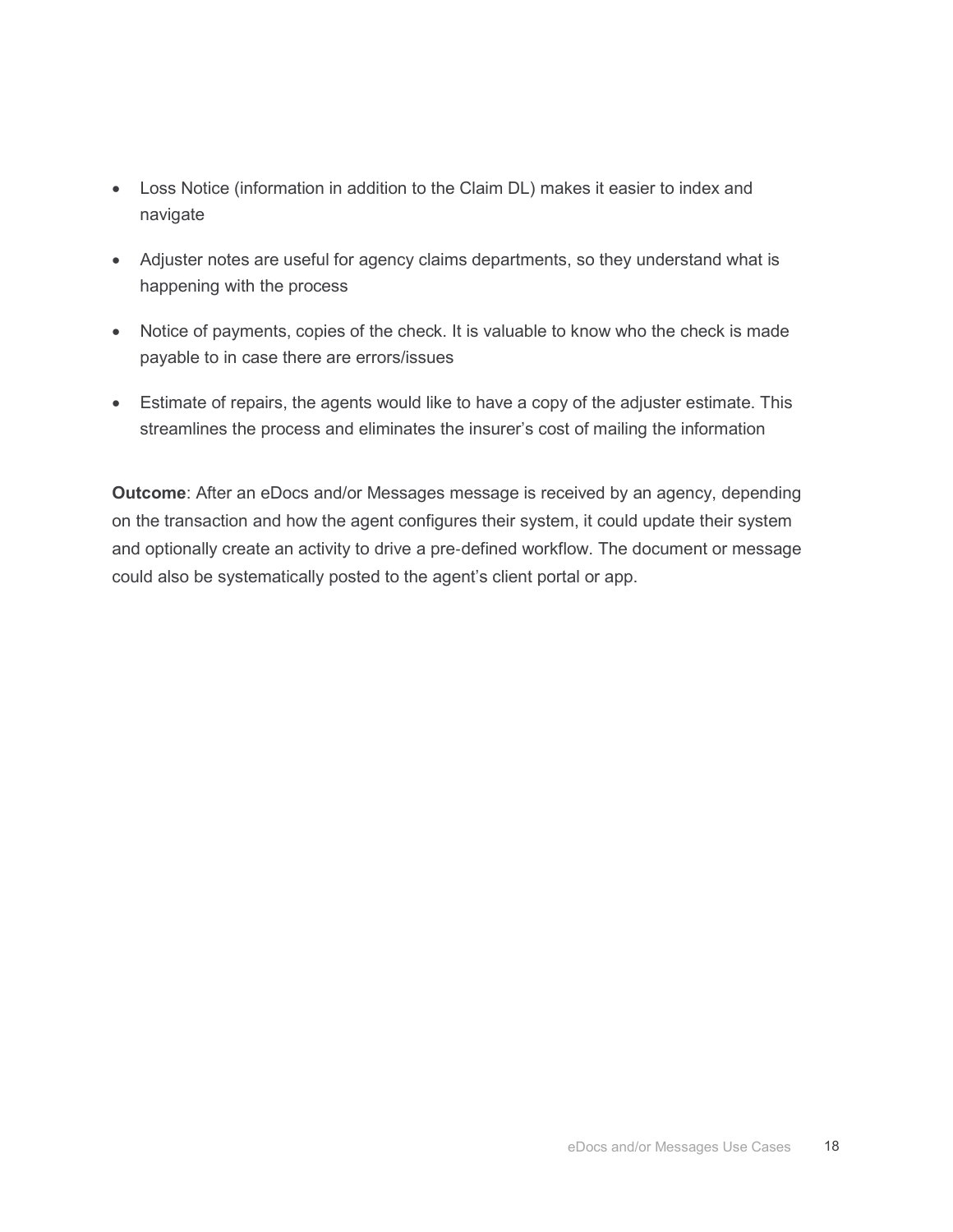### Surety Information

Summary: Recently released, Surety information from a Surety Bond company can now be sent to agents via standard download. The need for both billing related messages and policy related messages is preferred. The Standard practice is to follow the cycle business purpose codes or activity note type codes as they are utilized in billing eDocs and/or Messages implementations. Utilize the aggregate of <PartialSurety> aggregate with any and all information that is relevant to the bond that is being sent. The execution date should be utilized and sent within the remarks text of what is included for all transactions that it is relevant to. The need for the execution date is to let the agent know whether or not that needs to be executed by them or not. Any terminated bond should be sent with the reason for the termination along with all other necessary information revolving around the termination of that bond.

| <activitynotetypecd></activitynotetypecd> | <businesspurposetypecd></businesspurposetypecd> |
|-------------------------------------------|-------------------------------------------------|
| <b>BondSuretyApproval</b>                 | <b>APV</b>                                      |
| <b>BondChange</b>                         | <b>BCH</b>                                      |
| <b>BondClose</b>                          | <b>BDC</b>                                      |
| <b>BondSuretyRequest</b>                  | <b>BRQ</b>                                      |
| <b>BondSuretyResults</b>                  | <b>BRS</b>                                      |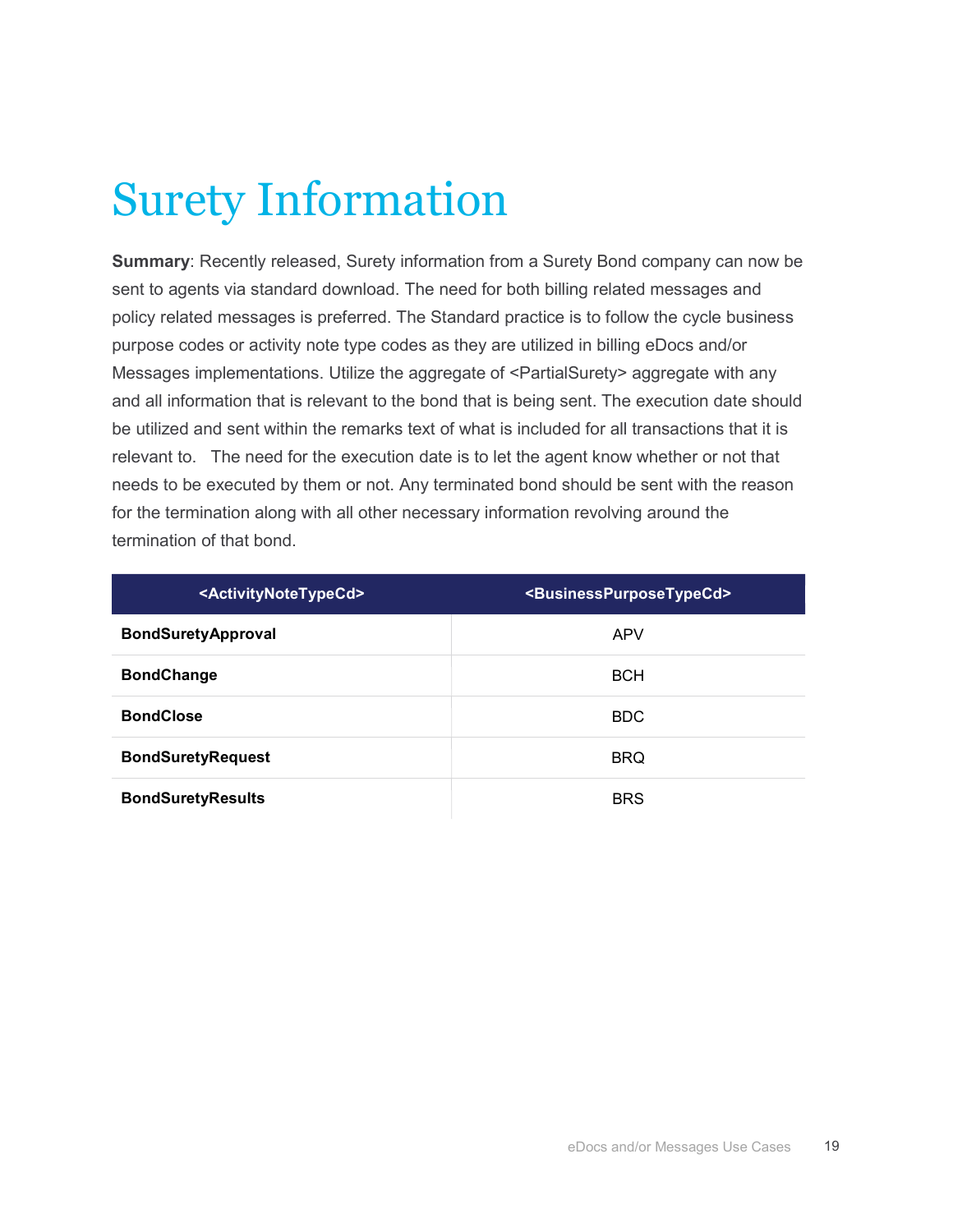### Submission

Summary: Agents would like to know where their submission is within the process. eDocs and/or messages may be used to communicate this information. The flow of the information would be: the submission is received, it's reviewed by the underwriter, pending additional information from the agent or third party it's quoted then bound/unbound/declined.

| <b>Description</b>                                                                                           | <b>P&amp;C</b> | <b>Event</b><br><b>Trigger</b> | <b>Event</b> | <businesspurpose<br>TypeCd&gt;</businesspurpose<br> | <activitynote<br>TypeCd&gt;</activitynote<br> | <b>Attachment</b> |
|--------------------------------------------------------------------------------------------------------------|----------------|--------------------------------|--------------|-----------------------------------------------------|-----------------------------------------------|-------------------|
| <b>Submission</b><br><b>Bound</b>                                                                            |                |                                |              | <b>SBB</b>                                          | <b>SubmissionBound</b>                        |                   |
| <b>Submission</b><br>Pending<br><b>Additional</b><br><b>Information</b><br>(Agent)                           |                |                                |              | <b>SBP</b>                                          | <b>SubmissionPending</b>                      |                   |
| <b>Submission</b><br><b>Underwriter</b><br><b>Review</b>                                                     |                |                                |              | <b>SBR</b>                                          | Submission<br>Underreview                     |                   |
| <b>Submission</b><br><b>Unbound</b>                                                                          |                |                                |              | <b>SBU</b>                                          | Submission<br>Unbound                         |                   |
| <b>Submission</b><br>Quoted                                                                                  |                |                                |              | <b>SBQ</b>                                          | SubmissionQuoted                              | Y                 |
| <b>Submission</b><br><b>Declined</b>                                                                         |                |                                |              | <b>SBD</b>                                          | Submission<br>Decline                         | Y                 |
| <b>Submission</b><br><b>Pending</b><br><b>Additional</b><br><b>Information</b><br>from Third<br><b>Party</b> |                |                                |              | <b>SBT</b>                                          | Submission<br>Pending<br><b>Third</b>         |                   |
| <b>Submission</b><br><b>Received</b>                                                                         |                |                                |              | <b>SBA</b>                                          | Submission<br>Received                        |                   |